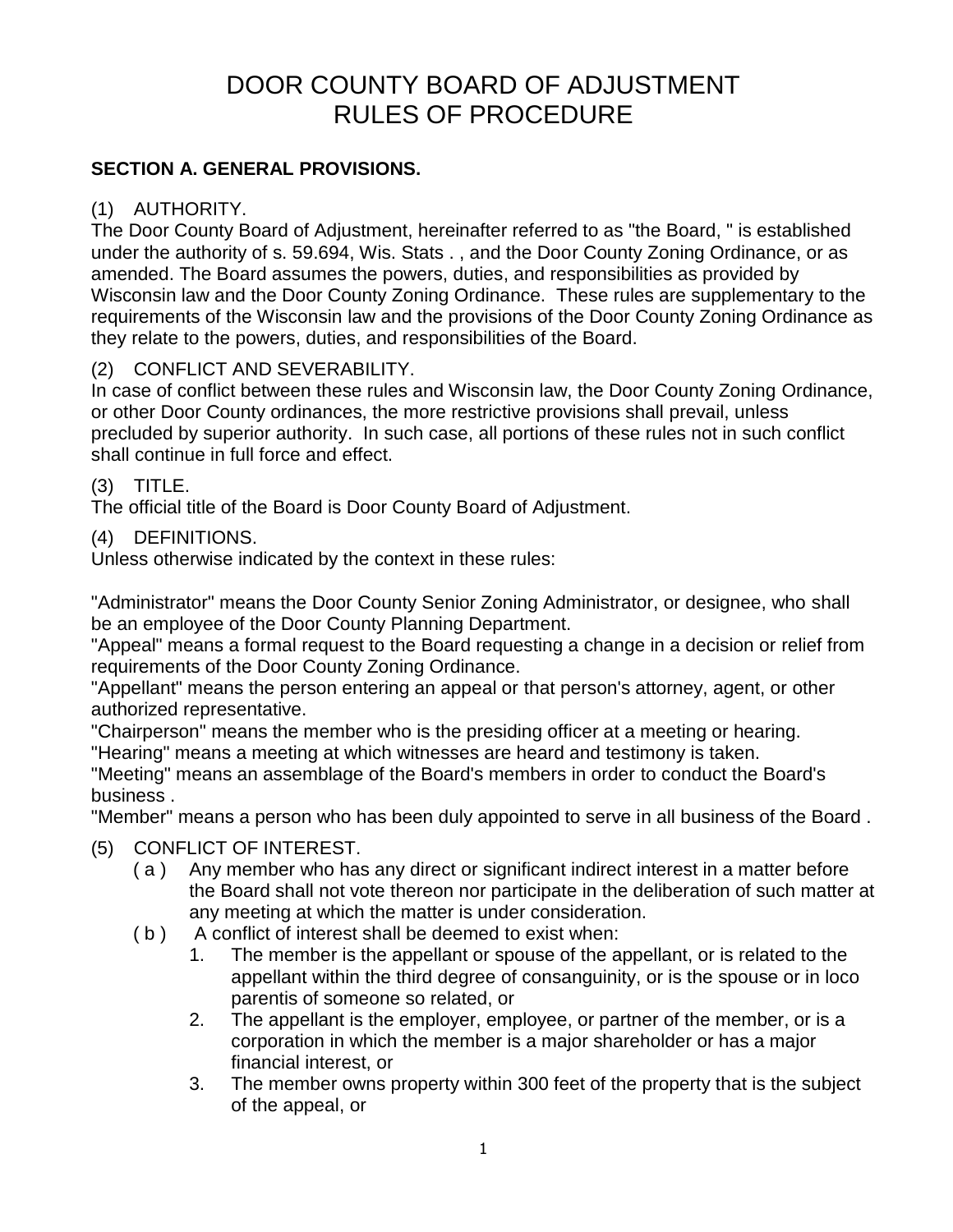4. The member determines that a party in interest is someone for whom an impartial decision could not be made.

## (6) EX PARTE DISQUALIFICATION.

A member may disqualify himself/herself from participating in any matter whenever a party in interest has sought to influence the vote of the member on that matter outside of a hearing.

## (7) OFFICE OF RECORD.

The office of the Board shall be at the same location as that of the Door County Planning Department, which, at the time of adoption of these rules, is the Door County Government Center, Sturgeon Bay. Wisconsin .

# **SECTION B. ELECTION OF OFFICERS. DUTIES OF OFFICERS AND STAFF ASSISTANCE.**

## (1) ELECTION OF OFFICERS.

The Board shall elect a chairperson and a vice-chairperson from among its members at its annual organizational meeting, which shall be the first meeting in July of each year or as soon as possible thereafter. Their term of office shall be until the next annual organizational meeting, or until their successors are elected as soon as possible thereafter. The Board may, at any meeting, elect from among its members a replacement for an officer who is unable to perform the duties of that office. The officer so elected as a replacement shall serve until the next annual organizational meeting of the Board, or until their successors are elected as soon as possible thereafter.

## (2) DUTIES OF OFFICERS.

- ( a ) Chairperson: The chairperson shall preside over and direct the conduct of all meetings of the Board. The chairperson shall, subject to these rules, determine the dates, times, and locations of meetings; direct the official business of the Board; and decide all points of procedure or order. The chairperson may be overruled by a majority vote of a quorum. (See s. C(3)(c)3. for voting requirements.)
- (b) Vice chairperson: The vice-chairperson shall assume the duties of the chairperson if absent from a meeting or temporarily incapacitated. In the event that the vicechairperson is absent from a meeting or temporarily incapacitated, the Board shall elect a member to assume the duties of the chairperson for the applicable meeting. The term of such chairperson shall not extend beyond the meeting for which the member was elected chairperson.
- (3) OTHER ASSISTANCE.
	- ( a ) The administrator shall provide clerical assistance, including acting as recording secretary for the Board. As recording secretary, the administrator shall record and maintain permanent minutes of the Board's proceedings, showing the vote of each member upon every question, or if abstaining from voting, indicating that fact; shall keep records of the Board's official actions; shall accurately reduce to writing the testimony of those appearing before the Board, when necessary, and keep a verbatim recording of all hearings until the appeal period for the applicable case has been exhausted; shall record the names and addresses of all persons appearing before the Board; conduct the correspondence of the Board; have published in the official Door County newspaper public notices of meetings and hearings as required by law; file minutes and records in the office of record of the Board; and shall be the custodian of the files of the Board and keep all records. The administrator shall attend and advise the Board at meetings and hearings, except as determined otherwise by the chairperson.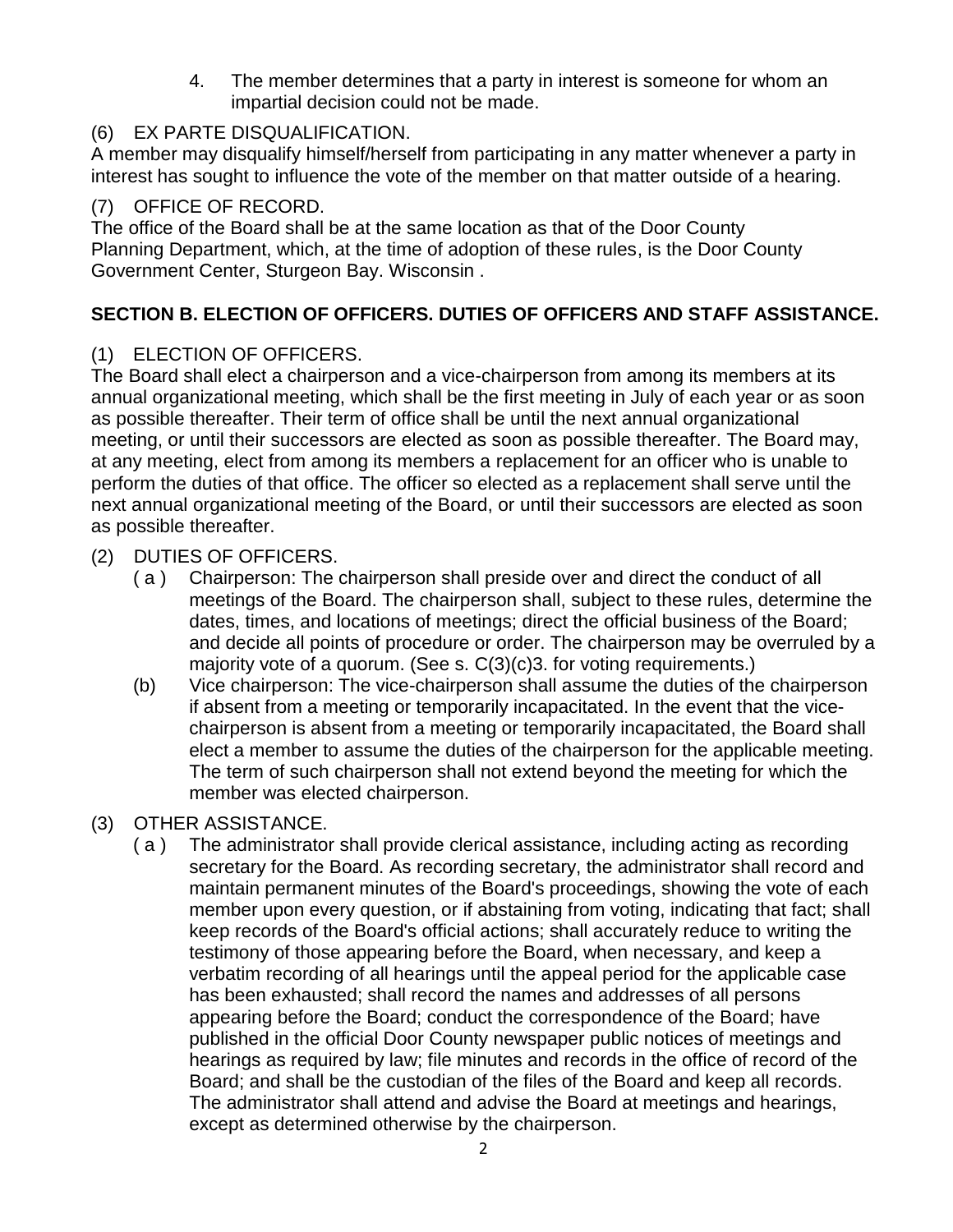( b ) The Door County Corporation Counsel, or designated representative, shall be the legal counsel for the Board, except in those cases where independent legal counsel is obtained or in those cases where ethical considerations prevent such counsel .

# **SECTION C . MEETINGS.**

- (1) ORDER OF BUSINESS.
	- (a) Call to order and declaration of quorum.
	- (b) Hearing of cases and decisions.
	- (c) Approval of minutes of previous meeting.
	- (d) Specified old business.
	- (e) Specified other business.
	- (f) Adjournment.

# (2) RULES OF ORDER.

Robert's Rules of Order in the most recent published version shall govern during meetings, except where otherwise prescribed by Wisconsin law, Door County Zoning Ordinance, or these rules .

- (3) VOTING
	- ( a ) Who Shall Vote. Unless abstaining because of a conflict of interest, each member, including the chairperson, shall vote on each motion or other decision to be taken by the Board.
	- (b) Abstention. Any member having a conflict of interest in a matter shall not participate in the discussion of, or decision on, that matter. A member having such conflict of interest shall exit the meeting room before the matter is taken up and shall not return until after a decision on the matter. Abstentions shall be recorded in the minutes of the proceedings.
	- (c) Decisions.
		- 1. Decisions on appeals shall be by majority vote of the Board. Therefore, 3 concurring votes are needed to determine a decision. If only 3 members are voting on a motion, the motion is lost if the vote is other than unanimous. A vote on a motion that results in a tie means that the motion is lost.
		- 2. Decisions on amending these rules shall be by majority vote of the Board. Therefore, 3 concurring votes are needed to determine a decision. If only 3 members are voting on a motion, the motion is lost if the vote is other than unanimous. A vote on a motion that results in a tie means that the motion is lost.
		- 3. Decisions on all other matters shall be by a majority vote of a quorum. A vote on a motion that results in a tie means that the motion is lost.

#### (4) RECONSIDERATION DISALLOWED.

To lend finality to decisions of the Board, the Board shall not reconsider its decisions.

# **SECTION D. POWERS AND DUTIES OF THE BOARD.**

The powers and duties of the Board are identified in applicable sections of the Wisconsin Statutes and in the Door County Zoning Ordinance. The Board shall have the following general powers :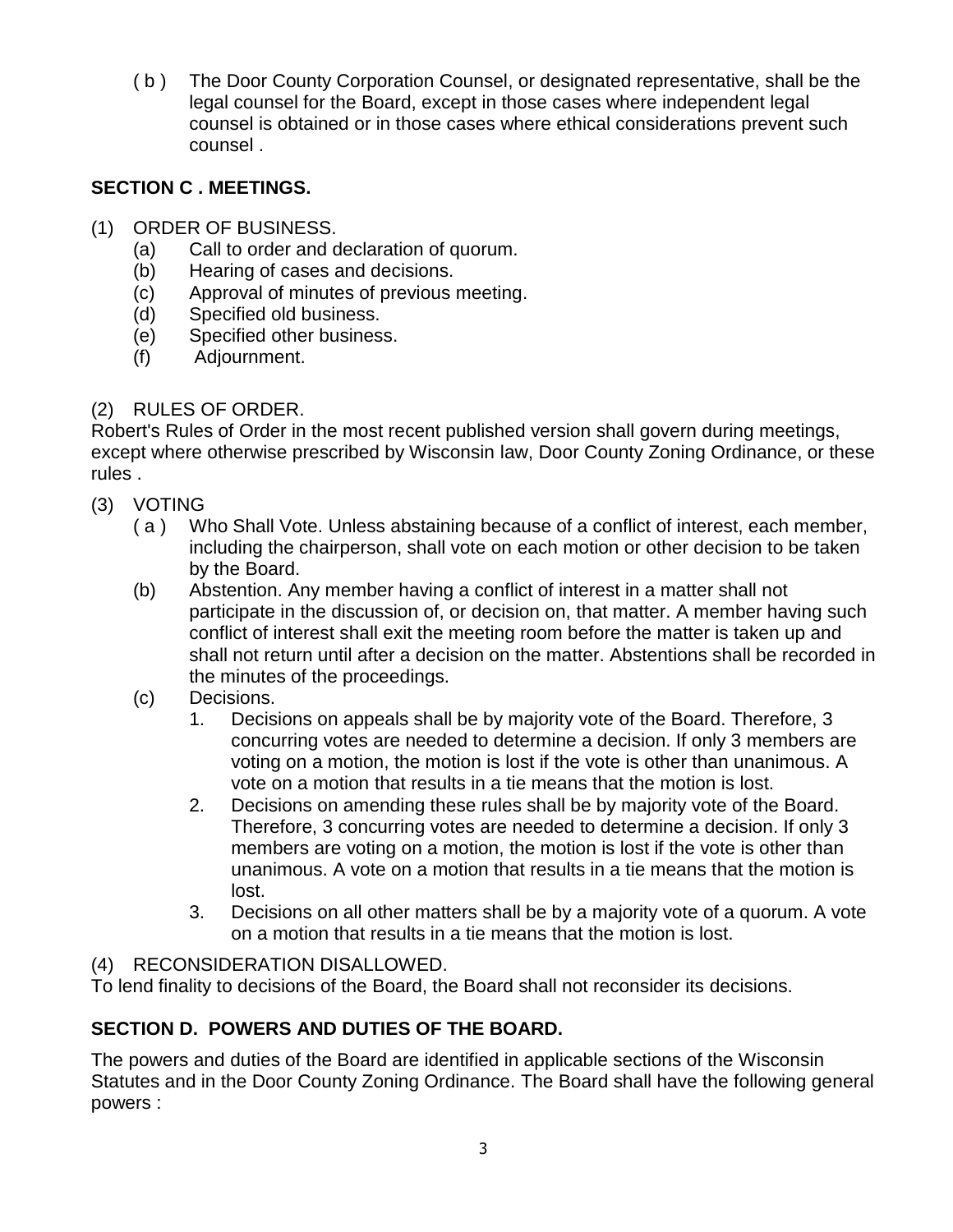- (1) To hear and decide appeals where error is alleged, pursuant to s. 59.694, Wis. Stats., and ss. 10.02(4) ( a ) and 11.07, Door County Zoning Ordinance. (See Section E.)
- (2) To hear and decide appeals from a Conditional Use Permit decision by the Door County Resource Planning Committee. (See Section F.)
- (3) To hear and authorize upon appeal variances pursuant to ss. 10.02(4)(b) and (c) and 12.04, Door County Zoning Ordinance, and s. 59.694(7)(d), Wis. Stats. (See Section G.)

# **SECTION E. APPEALS WHERE ERROR IS ALLEGED.**

#### (1) STANDARD OF REVIEW

The standard of review for such appeals shall be certiorari. That is, review shall be confined to the record related to the decision being appealed.

## (2) HEARING TESTIMONY.

Public hearing testimony shall be limited to facts and relevant information pertinent to the decision being appealed. To aid the Board in understanding the facts and relevant information, the Board may ask questions of those testifying.

## (3) ORDER OF HEARING.

- (a) Reading of the appeal by the Chairperson.
- (b) Discussion of the record by the Board.
- (c) Testimony by the appellant to support the challenge to the decision.
- (d) Testimony by the officer to support the decision.
- (e) Rebuttal by the appellant.
- (f) Rebuttal by the officer.
- (g) Close the hearing.
- (h) Consideration and decision.

# (4) BASES FOR DECISION.

- (a) Whether the officer kept within its/his/her jurisdiction.
- (b) Whether the officer acted according to applicable laws and common law concepts of due process and fair play.
- (c) Whether the officer's action was arbitrary, oppressive, or unreasonable and represented the officer's will and not the officer's judgment.
- (d) Whether the evidence was such that the officer might reasonably make the order or determination in question.

#### **SECTION F. APPEALS FROM A CONDITIONAL USE PERMIT DECISION BY THE DOOR COUNTY RESOURCE PLANNING COMMITTEE .**

#### (1) STANDARD OF REVIEW .

The standard of review for such appeals shall be de novo. That is , the original decision of the Door County Resource Planning Committee shall be given no further consideration. Consequently, the Board shall consider the application for such Conditional Use Permit anew and without any consideration given to the Door County Resource Planning Committee's prior decision on the matter. Accordingly, the Board shall:

- (a) Conduct a hearing about the appeal.
- (b) Independently take evidence.
- (c) Render a decision on the appeal.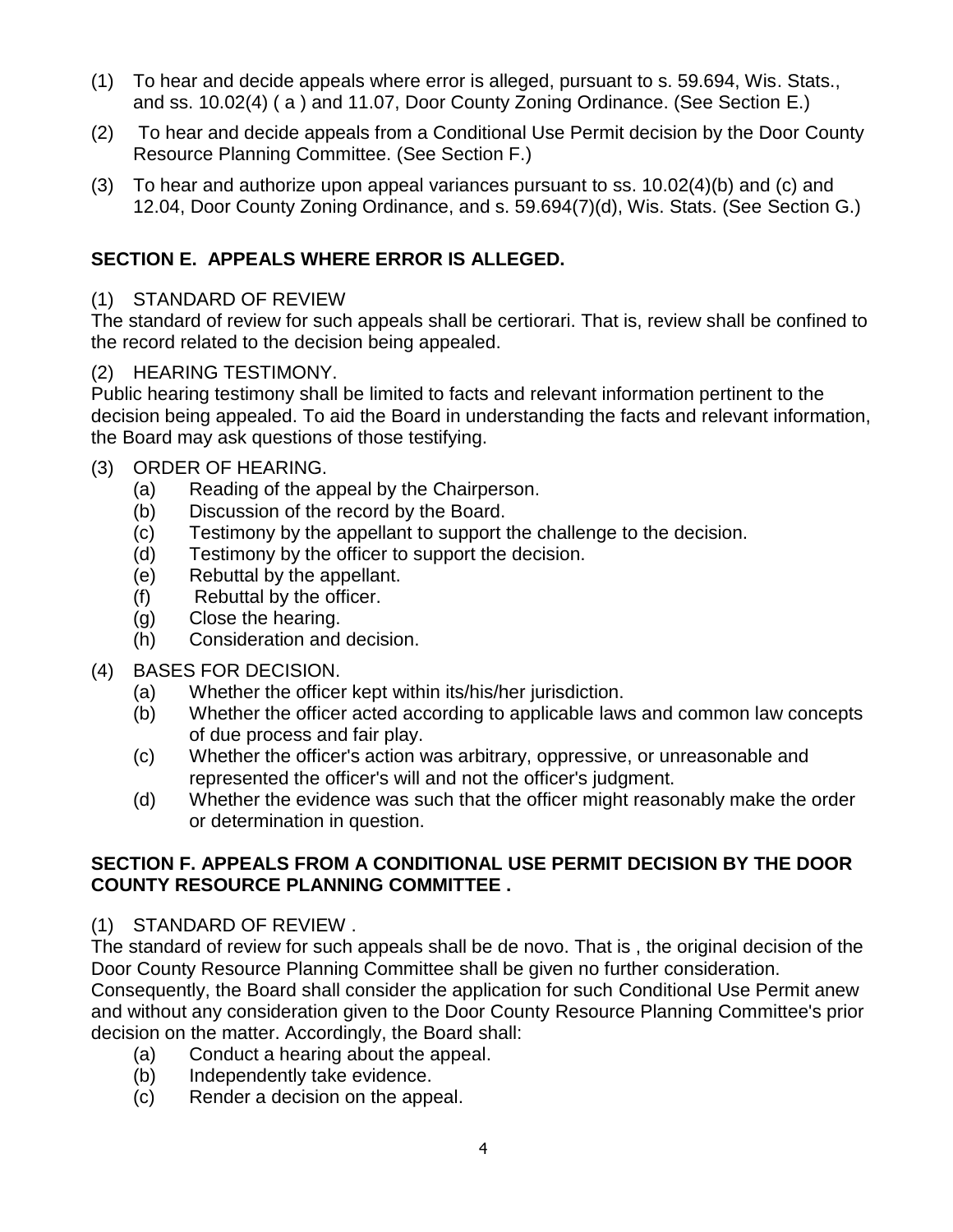- (2) FILING AN APPEAL.
	- (a) Any person aggrieved may take appeals to the Board.
	- (b) Such appeals shall be commenced by filing a notice of appeal and a nonrefundable fee as established by the Door County Board of Supervisors with the Door County Planning Department within 30 days after the date of written notice of the decision of the Door County Resource Planning Committee.
	- (c) The notice of appeal shall specify the decision appealed.
	- (d) The appellant may withdraw the appeal anytime prior to the Board's decision.
- (3) RECORD ON APPEAL.
	- (a) The Door County Planning Department shall cause the record to be compiled and transmitted to the Board in advance of the de novo hearing.
	- (b) The record shall comprise of only the application for Conditional Use Permit and addendum or supplement thereto.
- (4) ORDER OF HEARING.
	- (a) Reading of the appeal by the chairperson.
	- (b) Explanation of the appeal by the administrator.
	- (c) Testimony by those in support of the Conditional Use Permit application.
	- (d) Testimony by those in opposition to the Conditional Use Permit application.
	- (e) Rebuttal by those in support of the Conditional Use Permit application.
	- (f) Rebuttal by those in opposition to the Conditional Use Permit application.
	- (g) Close the hearing.
	- (h) Consideration and decision.
- (5) BASES FOR DECISION.

The bases for decision shall be as set forth in s. 11.04(5), Door County Zoning Ordinance.

## **SECTION G. VARIANCES FROM THE TERMS OF THE DOOR COUNTY ZONING ORDINANCE.**

# (1) STANDARD OF REVIEW.

The standard of review for variance appeals shall be original review. That is, the Board shall render the first decision on the matter.

- (2) ORDER OF HEARING.
	- (a) Statement by the chairperson of the purpose of the hearing.
	- (b) Reading of the variance appeal by the chairperson.
	- (c) Explanation of the appeal by the administrator.
	- (d) Testimony by those in support of the appeal.
	- (e) Testimony by those in opposition to the appeal.
	- (f) Rebuttal by those in support of the appeal .
	- (g) Rebuttal by those in opposition to the appeal.
	- (h) Close the hearing.
	- (i) Consideration and decision.

# (3) BASES FOR DECISION.

The bases for decision shall be the standards for variance detailed in s. 11.06(3), Door County Zoning Ordinance, the Wisconsin Statutes, and common law.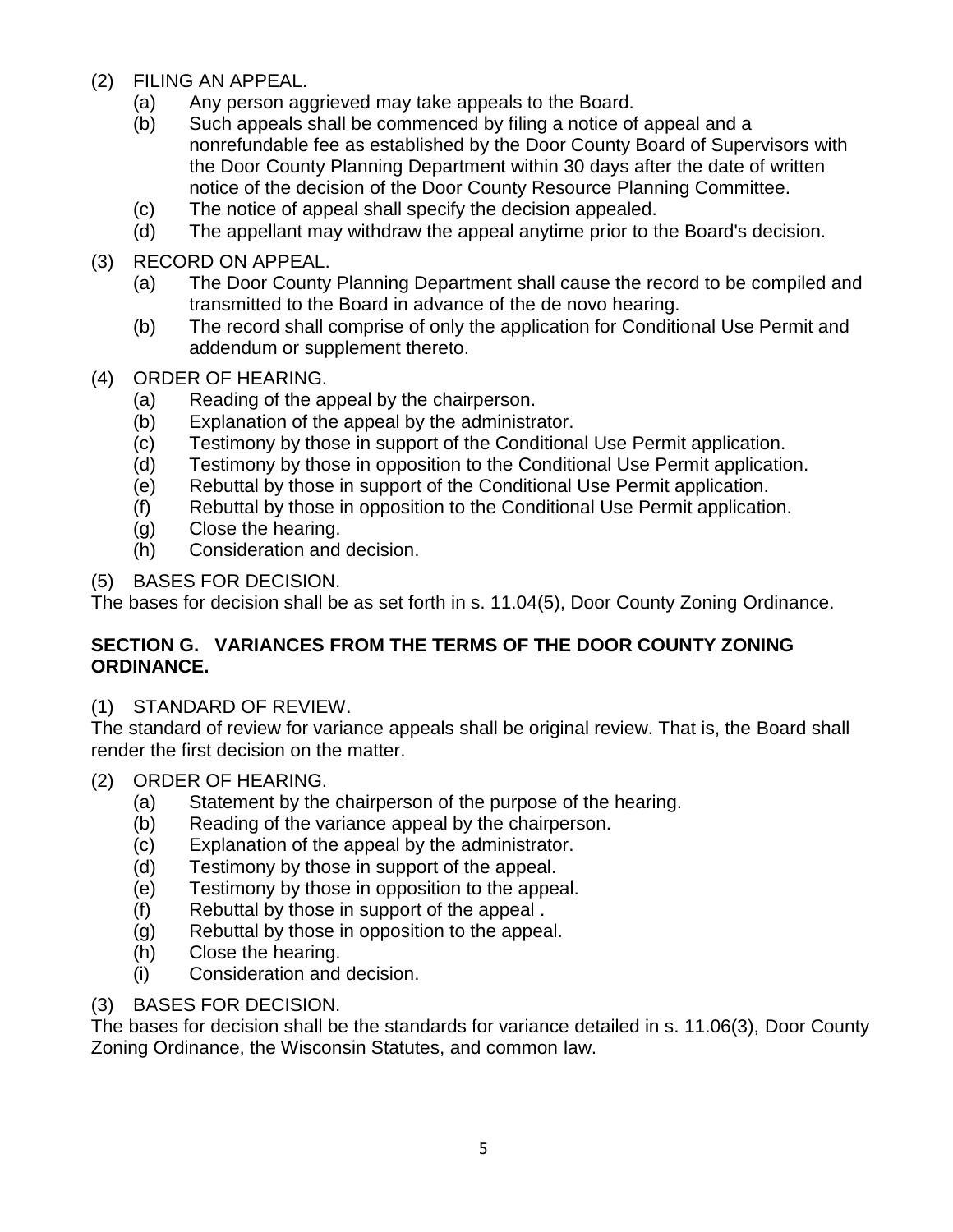## **SECTION H. DECISIONS ON APPEALS AND DISPOSITION OF APPEAL CASES.**

## (1) TIME OF DECISION.

The Board of Adjustment will render a final decision within a reasonable time after the hearing. Final decisions of the Board of Adjustment will be reduced to writing and executed by the recording secretary.

## (2) FORM OF THE DECISION.

The final disposition of an appeal shall be in the form of a written decision signed by the recording secretary. Such decision shall state the vote of each member upon each question and the reasons for the Board's decision. The recording secretary shall transmit the Board's decision to the appellant and other parties of interest. All conditions imposed with respect to the granting of the appeal shall be stated in the Board's decision.

## (3) EXPIRATION.

A decision requiring the administrator to issue a zoning permit shall become void after one year, unless the appellant obtains a zoning permit for the project within such time. However, the Board may extend the time period for obtaining the zoning permit .

#### (4) FILING OF THE DECISION.

Every decision of the Board shall be filed in the office of the Board

## **SECTION I. SCHEDULING OF HEARINGS.**

The Board of Adjustment generally meets on the second and fourth Tuesday of every month at 6:30 p.m. in the Government Center, Peninsula Room, 421 Nebraska Street, Sturgeon Bay, WI 54235.

Matters (i.e., administrative appeals, variances, and appeals from a conditional use permit decision) will be scheduled for consideration at a hearing within the earliest reasonable time period. This earliest reasonable time period will be decided by the Planning Department in consultation with the Board of Adjustment Chairperson, subject to the following limitations:

- (1) No more than 5 appeals shall be scheduled at any one meeting, except as provided in sub. (2).
- (2) Only one appeal from a Conditional Use Permit decision by the Door County Resource Planning Committee shall be considered at any one meeting. No other appeals shall be scheduled at such meeting.

# **SECTION J . CONSOLIDATION OF APPEALS.**

The Board may consolidate separate appeals that involve the same case. Consolidation may occur, with the Board's approval, at the request of one or more of the appellants, or by action of the Board.

#### **SECTION K. AMENDING RULES.**

The Board may amend these rules at any meeting. (See s. C(3)(c)2. for voting requirements.)

#### **SECTION L. SUSPENSION OF THE RULES.**